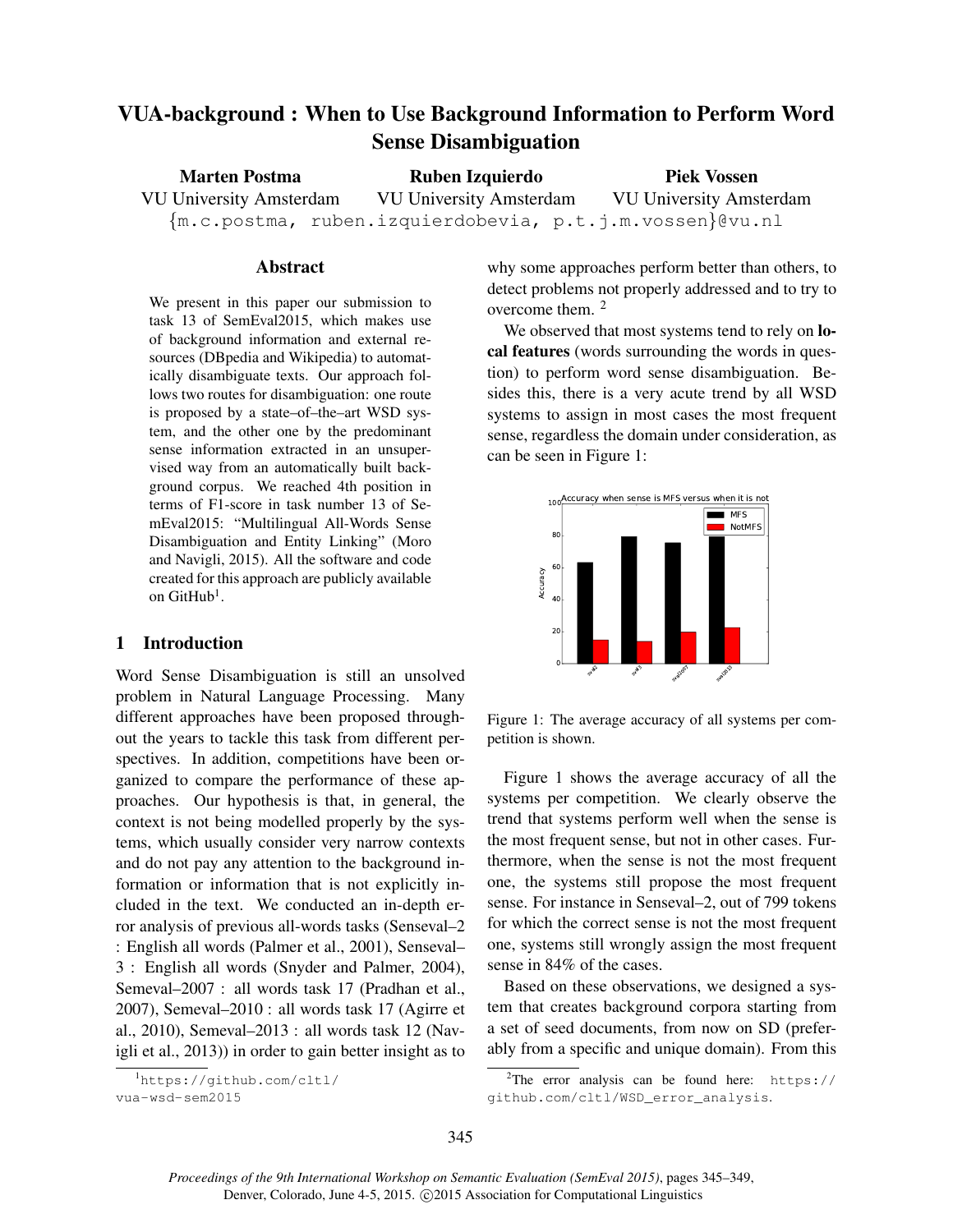corpus, we use the entities automatically detected to access DBpedia and create the first background corpus, which will be called Entity Article (EA) corpus. By applying different techniques, we expand this EA corpus with more domain related documents, which results in the Entity Expanded (EE) corpus. Once the whole background corpus (EA+EE) has been created, we use this information to automatically derive the specific predominant sense of each word in our target domain (the domain of the starting documents and also the domain of the background corpus).

The rationale behind this approach starts with the observation that the predominant sense of a lemma is very dominant in a document. Hence, by focusing on when to use or not to use this predominant sense, a high performance seems plausible. In addition, we observed that local features are not always enough to determine the correct sense of a lemma and we should only rely on these features when they are necessary.

The structure of this paper is as follows. We introduce our approach in section 2. followed by the results in section 3. Finally we discuss and conclude our results in section 4.

# 2 Our Approach

Figure 2 shows the overall architecture of our system, that will be explained more in detail in this section.



Figure 2: Overall architecture

Seed documents: We focused on the WSD part of the task. The input for our approach is a collection of seed documents, which represent the target domain that is used for calculating the predominant domain information. These documents can either be the task test documents (online approach) or a different set of documents that we could compile in advance if the target domain is known (offline approach). We first converted these documents to the NAF format (Fokkens et al.,  $2014$ ).<sup>3</sup>. We then applied a POStagger to get the lemmas and part-of-speech labels for all the tokens. As explained before, two different approaches were followed: online and offline. We experimented with both approaches and finally the online approach was selected for our participation due to the mixed-domain nature of the test documents. The documents follow two different and parallel routes of analysis: one route which favors the domain predominant sense by using the background knowledge and one route which favors the most frequent sense (in a general domain) by using one of the state–of–the–art WSD systems that performs very well in such domains. Finally, a voting heuristic of the two routes is applied to assign the final senses.

#### 2.1 Route 1: Background knowledge

Extract entities from collection of documents We started with one corpus of documents (the test documents in the online approach or a pre–compiled set in the offline version): the seed documents (SD). Then we applied the statistical implementation of DBPedia Spotlight (Daiber et al., 2013) in order to obtain entities and their corresponding links to DBPedia<sup>4</sup>. With this we compile the EA corpus, which contains all the Wikipedia texts associated to the DBpedia links extracted<sup>5</sup>. We experimented with some filtering techniques on the list of DBPedia links in order to keep just domain specific ones, such as considering only those DBPedia links tagged with an ontological concept which is a leaf of the ontology tree. Nevertheless, we found a better performance when using all the DBpedia links without any filtering.

<sup>3</sup>http://www.newsreader-project.eu/files/ 2013/01/techreport.pdf

<sup>&</sup>lt;sup>4</sup>We developed our own module that calls automatically the DBPedia Spotlight end–point and allows to work with NAF files: http://github.com/rubenIzquierdo/ dbpedia\_ner

<sup>&</sup>lt;sup>5</sup>We also created our own modules to query DBPpedia (http://github.com/rubenIzquierdo/ dbpediaEnquirerPy based on SPARQL) and WikiPedia: https://github.com/rubenIzquierdo/ wikipediaEnquirerPy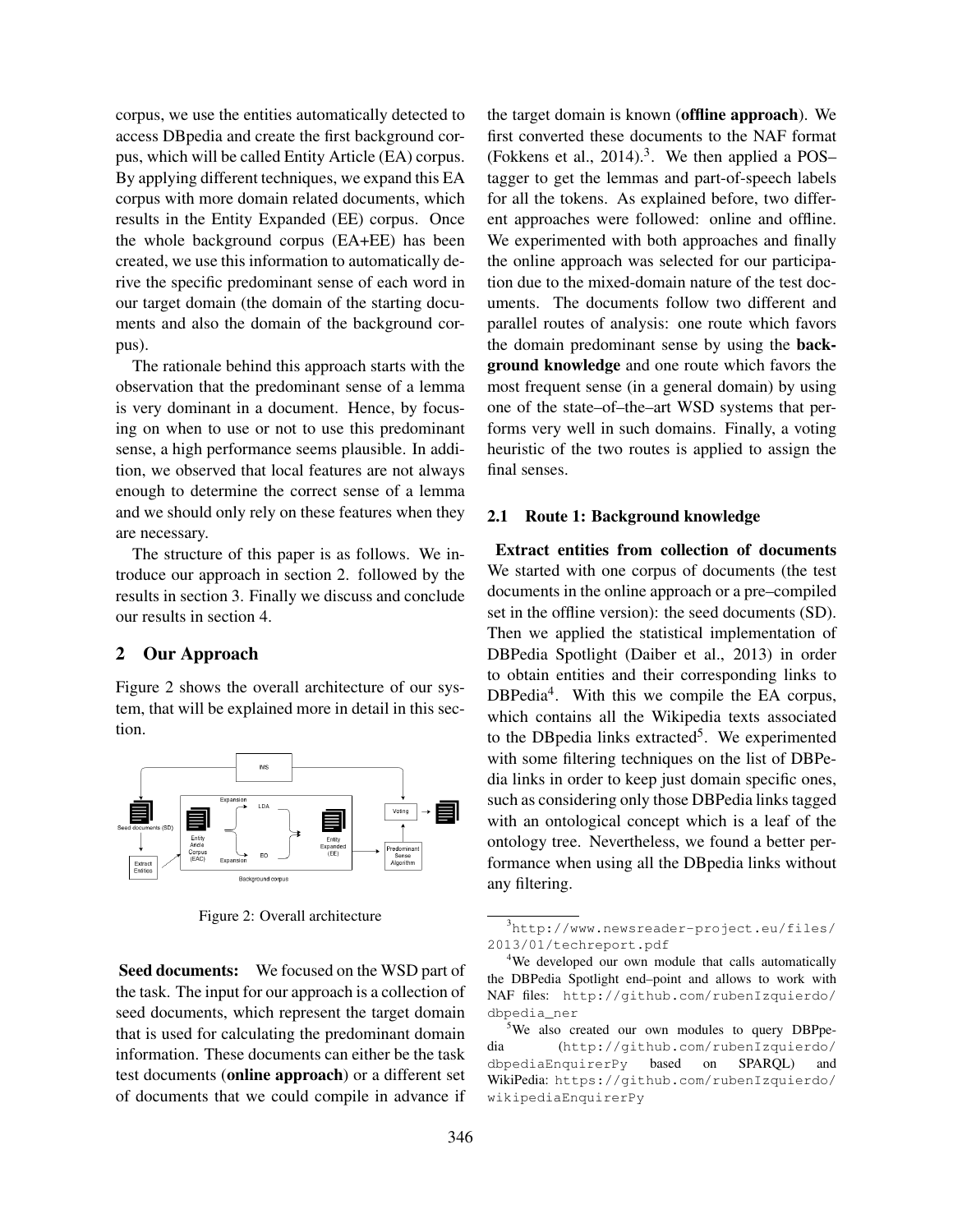Expansion The EA corpus generated in the previous section represents the domain of our test data (online/offline), but probably suffers from a low coverage, especially for our idea of applying a predominant sense algorithm which relies on the availability of a large domain corpus. In order to expand this EA corpus, we developed two strategies to generate the EE corpus: a) Latent Dirichlet Allocation– based (LDA), targeting a high recall and low precision/quality, and b) Entity overlapping (EO), aiming a high quality and medium/low recall.

The LDA technique first obtains a topic model using LDA on the EA corpus<sup>6</sup>. This is our domain model for comparison. Moreover, we obtain the DB-Pedia ontology classes for all the documents in the EA corpus (one example could be *HumanGene*). For each of these labels, DBPedia is queried to get all the entities belonging to that label (following our example, all the entities that are *HumanGene*)<sup>7</sup>. The Wikipedia text for every of these entities is gathered and compared against the LDA model obtained previously. Only those reaching a certain similarity are selected to be part of the EE corpus. The whole process is highly time consuming and the result in terms of quality is not as good as expected, probably related to the fact that the number of documents retrieved is very high, the domains are very diverse and in many cases different to our reference domain.

The **EO** expansion follows a different approach. On the one hand, all the DBpedia entities in the EA corpus are extracted, which makes up our set of domain entities (DE). On the other hand, each of the Wikipedia pages that can be reached from these DE is processed to extract all the possible wiki–links. All these wiki–links are possible candidates for the EE corpus. To select the final set of candidates, the similarity is obtained by measuring the overlap between the wiki–links of the candidate with our initial domain set DE. Only those surpassing a certain overlapping threshold are selected.

Predominant sense algorithm Our background corpus is considered the union of the EA and the EE corpus, which usually is a large collection of NLPprocessed documents. For each lemma in these documents, we extract all the sentences containing this lemma. If there are at least 100 sentences, we feed the sentences for this specific lemma into the predominant sense algorithm. The predominant sense algorithm we use is based on topic modeling (Lau et al., 2012; Lau et al., 2014). The algorithm first tries to induce senses using a Hierarchical Dirichlet Process and then tries to determine the sense ranking of all senses of a lemma according to the documents. The output of this step is a list of sense confidences for each lemma for which we had enough training data. <sup>8</sup>

#### 2.2 Route 2: it–makes–sense WSD system

Our idea is to start from the output of a state-of-theart WSD system, and combine it with the predominant sense information automatically gathered with our approach, in order to obtain an overall WSD approach specific to our target domain. We selected the it–makes–sense system (Zhong and Ng, 2010) that has proved to be one of the best performing WSD systems in general domains. Similarly, we have created our own wrapper around the it–makes– sense system that allows the use of NAF format as input/output for this tool<sup>9</sup>. Following our purpose, we did not only select the most likely sense in each case according to the WSD engine, but we stored all the possible senses for each lemma along with the probability returned by it–makes–sense.

#### 2.3 Voting

For each token in the test data, we first check if we have predominant sense output for this lemma. In addition, we check if the sense ranking is skewed, which we determine by checking if the two senses with the highest confidence have a combined confidence of higher than 85%. If this is the case, we calculate the average of the sense rankings of the predominant sense output and the it-makes-sense sys-

<sup>&</sup>lt;sup>6</sup>We have used the Python library GenSim for this purpose http://radimrehurek.com/gensim/

 $7$ This process can be quite time consuming (there are a total of 15 entries in DBpedia for *HumanGene*, but there are 1.65 million entries for *Person*)

 $8$ we created a wrapper around the GitHub repositories that were created to run the predominant sense algorithm (https://github.com/jhlau/hdp-wsi, https:// github.com/jhlau/predom\\_sense). This github can be found at https://github.com/MartenPostma/ predominantsense

<sup>&</sup>lt;sup>9</sup>This wrapper module can be found at  $http://github.$ com/rubenIzquierdo/it\_makes\_sense\_WSD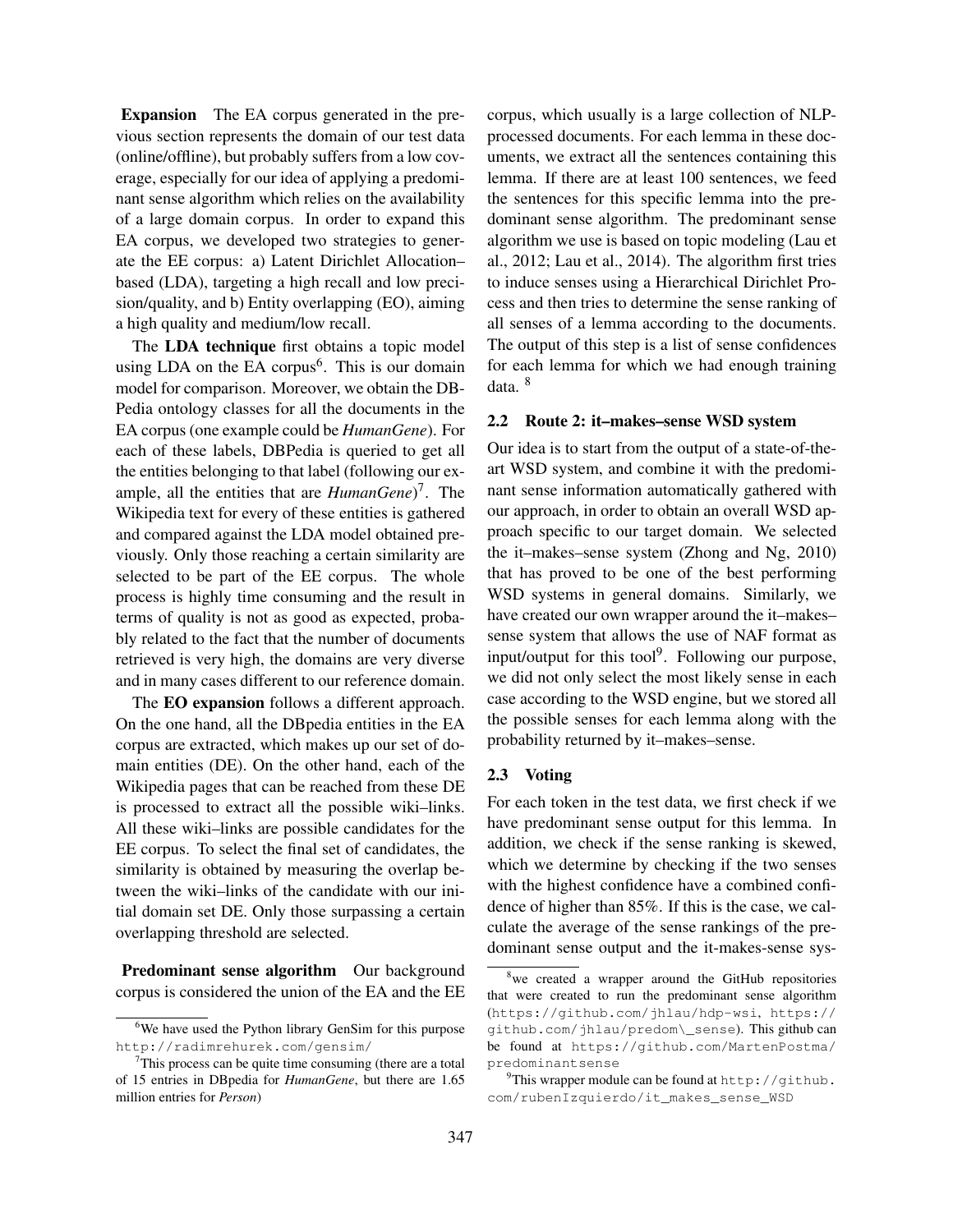tem and choose the sense with the highest confidence. If we do not have predominant sense output, we assign the sense with the highest confidence according to the it-makes-sense system. Finally, we did not provide answers to all instances in the test set due to the fact we used an older version of WordNet, which did not contain all the gold senses. These lemmas mainly consisted of computer related senses.

## 3 Results

The results can be found in Table 1:

| All domains                 |            |                                  |            |  |
|-----------------------------|------------|----------------------------------|------------|--|
| <b>Measure</b>              | all        | n                                | v          |  |
| <b>Precision</b>            | 67.5(2)    | 64.7                             | 56.6       |  |
| <b>Recall</b>               | 51.4(5)    | 42.9                             | 53.9       |  |
| F1                          | 58.4 $(4)$ | 51.6                             | 55.2       |  |
| Social_issues_domain        |            |                                  |            |  |
| <b>Measure</b>              | all        | n                                | v          |  |
| F1                          |            | 61.1 (2) $\parallel$ 54.8 (7)    | 70.6(1)    |  |
| <b>Math_Computer_domain</b> |            |                                  |            |  |
| <b>Measure</b>              | all        | n                                | v          |  |
| F1                          |            | $\overline{47.7(5)}$   30.5 (13) | 49.7 $(7)$ |  |
| <b>Biomedical_domain</b>    |            |                                  |            |  |
| <b>Measure</b>              | all        | n                                | v          |  |
| F1                          | 66.4(4)    | 62.7(9)                          | 53.8(2)    |  |

Table 1: Results of VUA-background are shown for the domains: 'All', 'Social issues', 'Math Computer, and 'Biomedical'. The results per domain are presented for all part of speeches, as well as for nouns and verbs. The numbers in parentheses are competition ranks.

As can be seen in Table 1, our system finished 4nd in terms of F1-score, 2nd in terms of precision, and 5th in terms of recall. In particular. our system performed well on the biomedical domain and the Social Issues domain, and mainly for verbs. In addition, running the evaluation using only the predominant sense output led to an improvement in the precision for nouns (69.1% versus 64.7%) and verbs (61.6% versus 56.6%), but also a drop in recall for both nouns (20.1% versus 42.9% ) and verbs (17.7% versus 53.9%).

# 4 Discussion and Conclusion

A number of reasons have attributed to the fact that our system performed relatively well in terms of precision, but not so well in terms of recall.

Firstly, our system, and in particular our offline approach, is built around the notion of one dominant theme or topic. The domain of this evaluation was announced to be the biomedical domain, but the test documents ended up belonging to several domains, which has hurt the performance of our algorithm. We believe that adapting our system to work with multiple domains is the next step in improving the algorithm.

In addition, our system was built around WordNet 1.7.1. This means that we did not provide answers to all instances, which has had an impact on the recall.

Finally, we claim that size is an issue in obtaining good results. Especially our online approach could have benefited from more data.

We presented a WSD framework that exploits both information available in a document or a set of documents, and background information from different external resources. We believe the results achieved in this evaluation task are promising, despite the problems and issues mentioned in the previous paragraphs. Our approach is especially suited to deal with one single domain, or with a domain that is known in advance. We will continue working on the adaptation of the whole framework to a multi–domain scenario. Furthermore, all software developed is publicly available on different GitHub repositories. Our system can be found at https://github.com/cltl/ vua-wsd-sem2015. Scripts are included, which will run the whole process step by step starting from the official test documents and apply: linguistic processors (tokenizer, lemmatizer), entity detection, linking to DBpedia, call to it–makes–sense system, creation of the background corpus and expansion, creation of the predominant sense information and final voting heuristic.

# Acknowledgments

The research for this paper was supported by the Netherlands Organisation for Scientific Research (NWO) via the Spinoza-prize Vossen projects (SPI 30-673, 2014-2019).